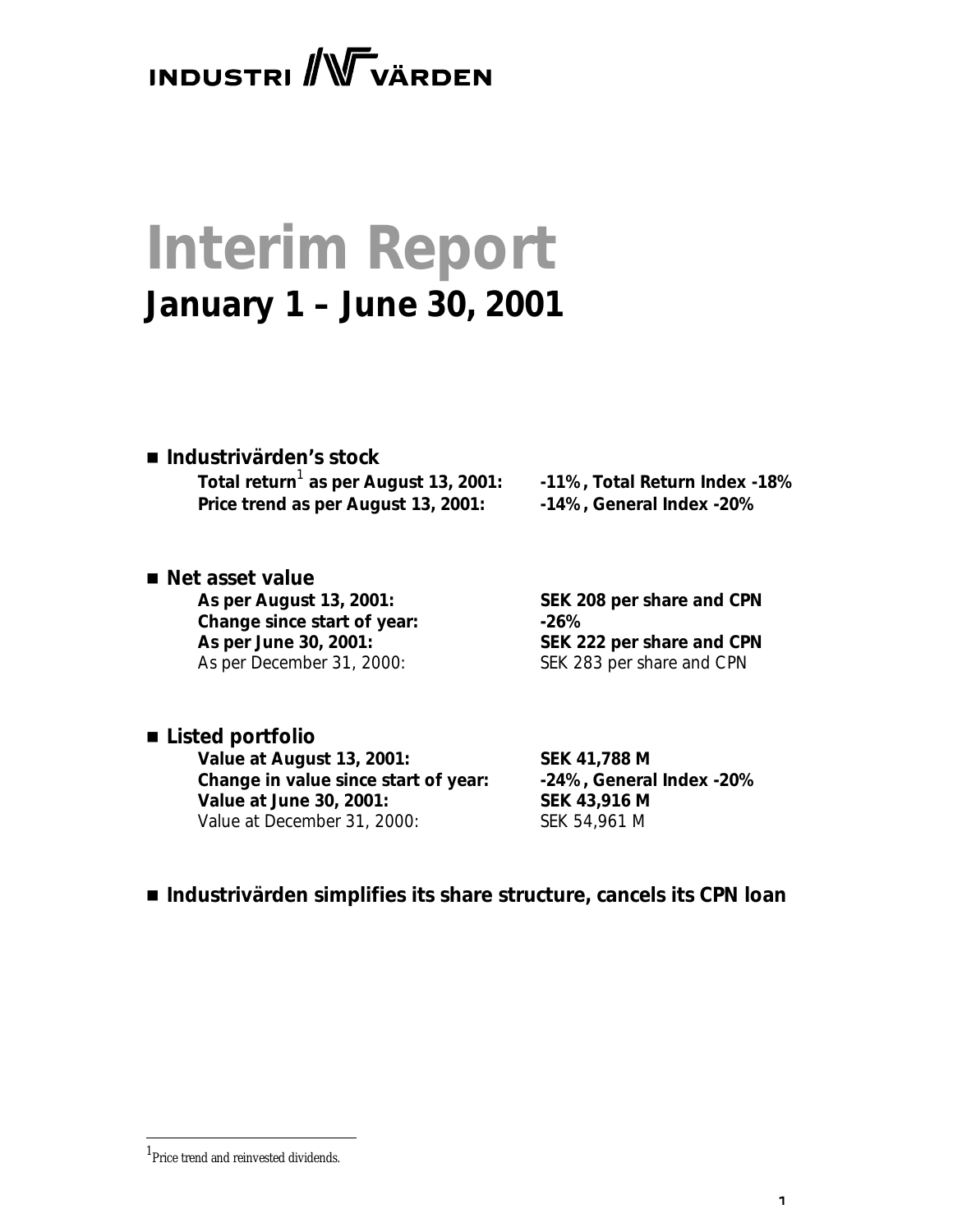#### **ABOUT INDUSTRIVÄRDEN**

Industrivärden is one of Sweden's leading holding companies, with sizable ownership stakes in a number of international listed corporations. Industrivärden's business mission is to invest in stocks and, through active ownership, create good long-term growth in value for the Company's shareholders. The goal is to give shareholders both a total return and dividend that are higher than the average for the Stockholm Stock Exchange. During the last five-year period, this goal has been achieved by a wide margin.

Investments are to be made in a concentrated portfolio of stocks, primarily in listed Nordic companies. Investments can also be made in unlisted companies with good growth potential, which subsequently may become listed or be sold.

#### **CEO's COMMENTS**

The first six months of the year were characterized by a continued negative trend in the world's stock markets, which has left few market participants unscathed. The declines have been particularly large in growth sectors such as telecom and financial services – sectors in which Industrivärden has substantial exposure. Despite this, the price of our stock has fallen less than for the stock market as a whole. During the period, Industrivärden's stock fell by 12 percent, compared with 14 percent for the Stockholm Stock Exchange.

The trend in the short term is certainly significant, but for us the long-term development is even more important. We have chosen to work with a long-term focus in a limited number of growth areas that we know well. I am convinced that our active ownership in a limited selection of well managed companies will continue to generate above-average total returns.

In the near term, however, there is currently a general feeling of bewilderment concerning the continued market trend, and next year's corporate earnings forecasts are coupled with a high degree of uncertainty. The key question for companies' business prospects and earnings is how resilient the global economy is to the current downturn in the U.S. The economic outlook in Europe appears increasingly frail. Another central question is whether the expansive financial and monetary policies in the U.S. can offset the effects of a weak industrial cycle and stimulate the recovery that is inherent in the stock market's anticipations.

One prerequisite for being able to deliver a high total return over time is that we are successful in our role as active owners. Another is that we successively make adjustments in our portfolio to reflect changes in our operating environment. We are also looking into other measures that can contribute to higher shareholder value. Among other things, we want to simplify our share structure by proposing the cancellation of our CPN loan. In this way we will more clearly show the valuation of the Company and enhance the liquidity of our stock.

*Anders Nyrén*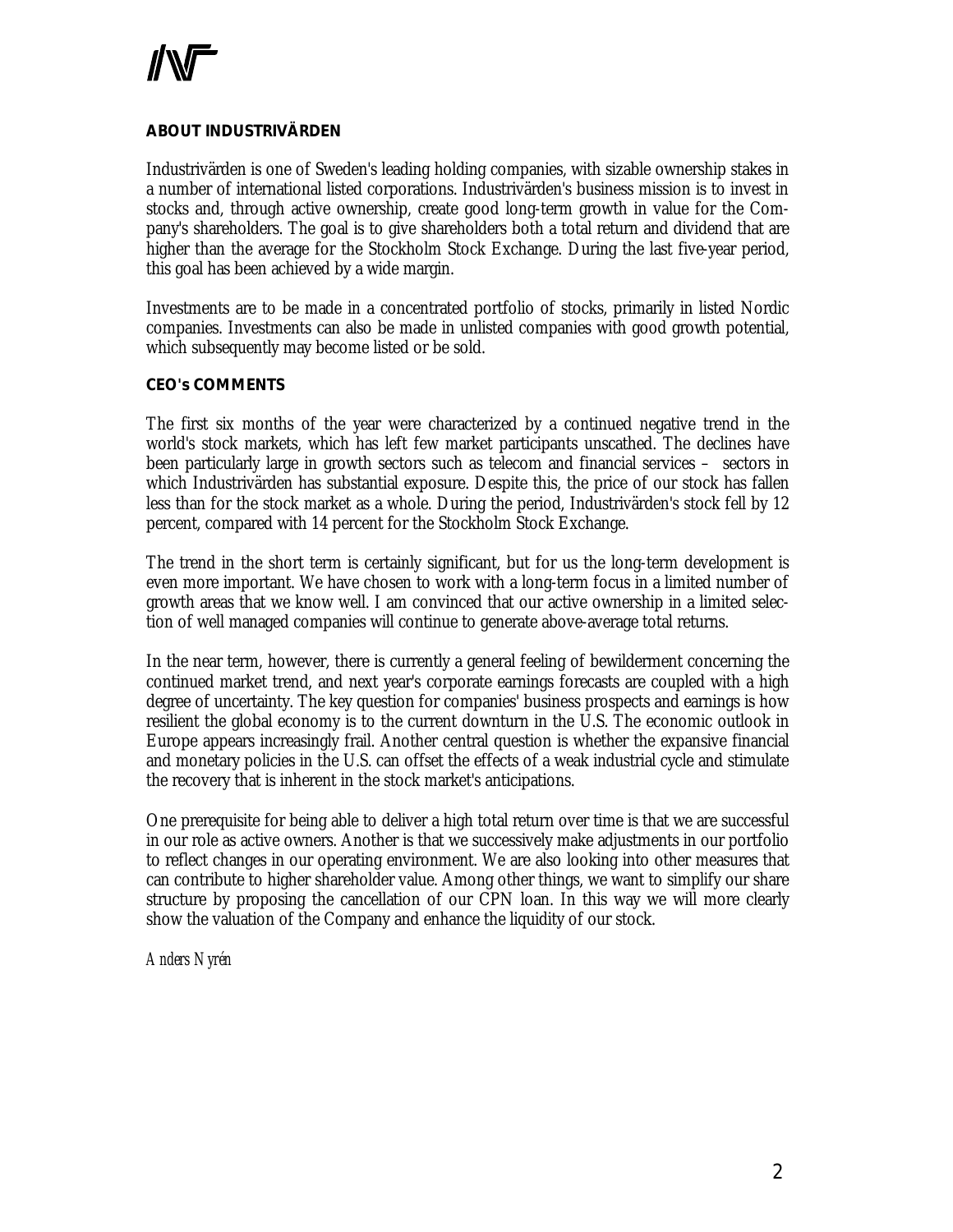#### **INDUSTRIVÄRDEN'S STOCK**

Industrivärden's stock fell by 14 percent from the beginning of the year through August 13, 2001. The General Index fell by 20 percent during the same period. The total return was -11 percent, compared with -18 percent for the Total Return Index.

From the end of 1995 through August 13, 2001, the Industrivärden's stock delivered an average total return of 29 percent per year, while the Findata Total Return Index measured 18 percent per year during the same period.



Industrivärden's average yearly dividend increased by 25 percent during the five-year period 1996–2000. The average dividend yield during this five-year period was 3.8 percent, which is twice as high as the average for companies listed on the Stockholm Stock Exchange.

#### **NET ASSET VALUE**

<u>.</u>

Net asset value is defined as the actual market value of the  $\pi_\mathsf{net\, Asset\,Value\,per\,Share}$ stocks in the listed portfolio, the calculated value of the industrial and trading operations, and the book value of other unlisted holdings, less the net value of other assets and liabilities.

Industrivärden's net asset value<sup>2</sup> as per June 30 has been calculated at SEK 42.4 billion, corresponding to SEK 222 per share and CPN. As per August 13, net asset value has been calculated at SEK 208 per share and CPN. Net asset value at December 31, 2000, was SEK 283 per share and CPN.



 $2$  Total number of shares and CPNs: 191,206,984. The wholly owned industrial and trading operations have been assigned a calculated value using a P/E multiple of 13 (the same as at year-end 2000), based on current estimations of the companies' earnings for 2001.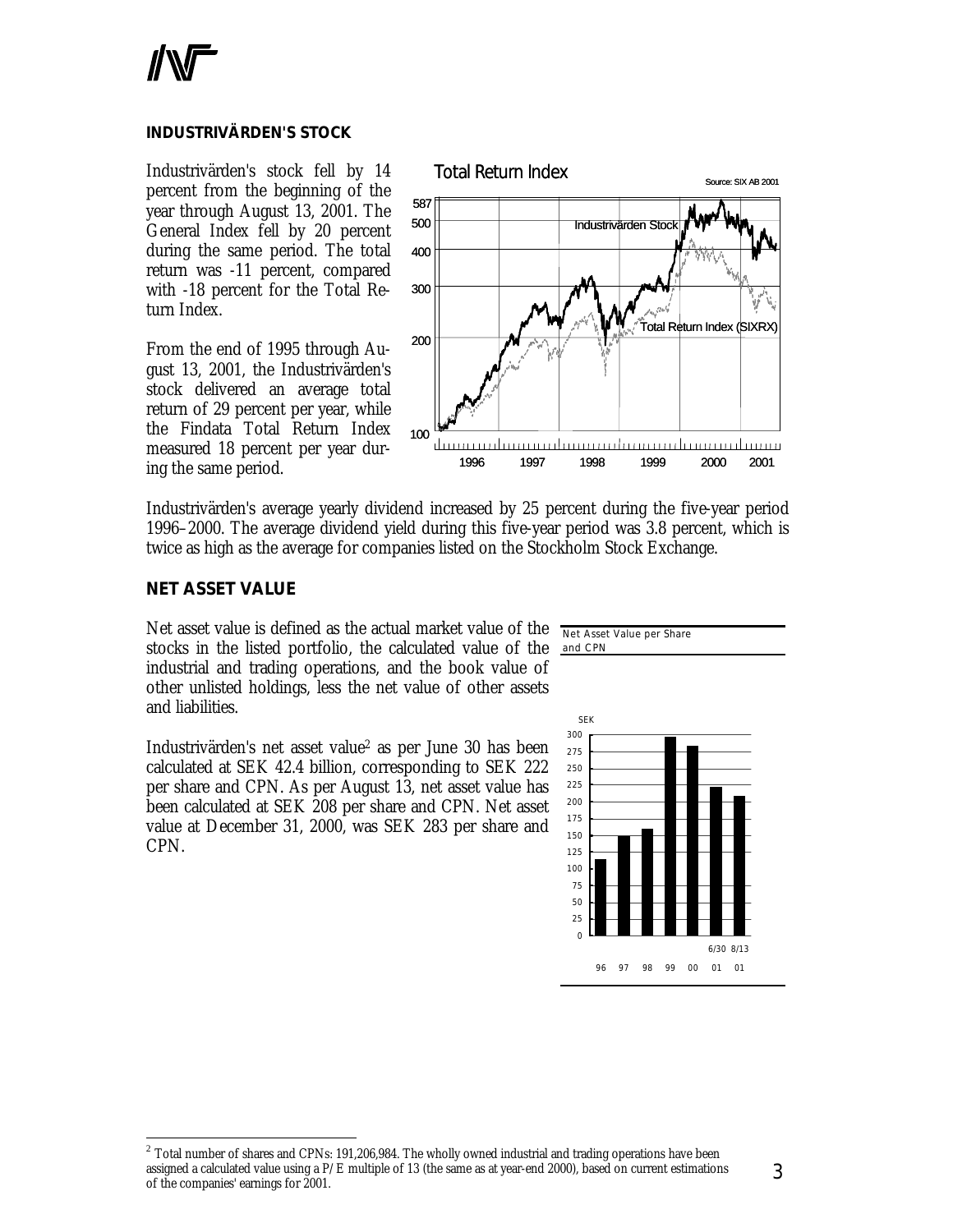#### **Composition of Net Asset Value**

A breakdown of the components making up net asset value as per June 30 and August 13, 2001, is presented in the table below.

|                                   | <b>SEK billion</b> |         |         | SEK per share and CPN |
|-----------------------------------|--------------------|---------|---------|-----------------------|
| Parent Company                    | Aug. 13            | June 30 | Aug. 13 | June 30               |
| Listed stocks                     | 41.8               | 43.9    | 219     | 230                   |
| Industrial and trading operations |                    |         |         |                       |
| and other unlisted holdings       | 4.2                | 4.2     | 22      | 22                    |
| Total stock portfolio             | 46.0               | 48.1    | 241     | 252                   |
| Other assets and liabilities      | $-6.2$             | $-5.7$  | $-33$   | $-30$                 |
| Net asset value                   | 39.8               | 424     | 208     | つつつ                   |

#### **INDUSTRIVÄRDEN'S STOCK PORTFOLIO**

Industrivärden's stock portfolio consists of the listed portfolio, which accounted for 91 percent of the total portfolio value as per June 30, and the industrial and trading operations and other unlisted holdings, which together accounted for 9 percent of the total portfolio value.

#### *LISTED PORTFOLIO*

The portfolio of listed stocks had a market value of SEK 43,916 M on June 30 (SEK 54,961 M at the start of the year), and the surplus value was SEK 25,786 M (SEK 36,935 M at the start of the year). Adjusted for purchases and sales, the change in value since the start of the year was -19 percent, compared with -14 percent for the General Index. Sales from the portfolio of listed stocks generated capital gains of SEK 441 M.

 During the second quarter, purchases of listed stocks totaled SEK 535 M and sales totaled SEK 615 M. A total of 2,639,000 shares of Handelsbanken were bought and sold during the quarter. Other major purchases consisted of 500,000 shares of Nokia, while major sales consisted of 1,500,000 shares of Eniro.

During the first half of the year, purchases of listed stocks totaled SEK 728 M and sales totaled SEK 1,136 M. Stocks were thus sold for a net value of SEK 408 M. Major purchases consisted of 2,639,000 Handelsbanken, 350,000 Pharmacia Corp and 500,000 Nokia. Major sales consisted of 2,889,000 Handelsbanken, 1,000,000 Skanska (prior to the split), and 1,500,000 Eniro. A specification of the result of sales of listed stocks is provided on page 10.

The number of shares held in Lundbeck A/S increased during the first half of the year as a result of a 4:1 split effected on March 30, and the number of shares held in Skanska increased as a result of a 4:1 split effected on June 18.

Industrivärden participated in employee incentive programs at Ericsson and SCA by subscribing for shares at par value in directed cash issues. The issued shares were



sold during the second quarter to Ericsson and SCA for subsequent transfer to the employees included in the respective incentive programs.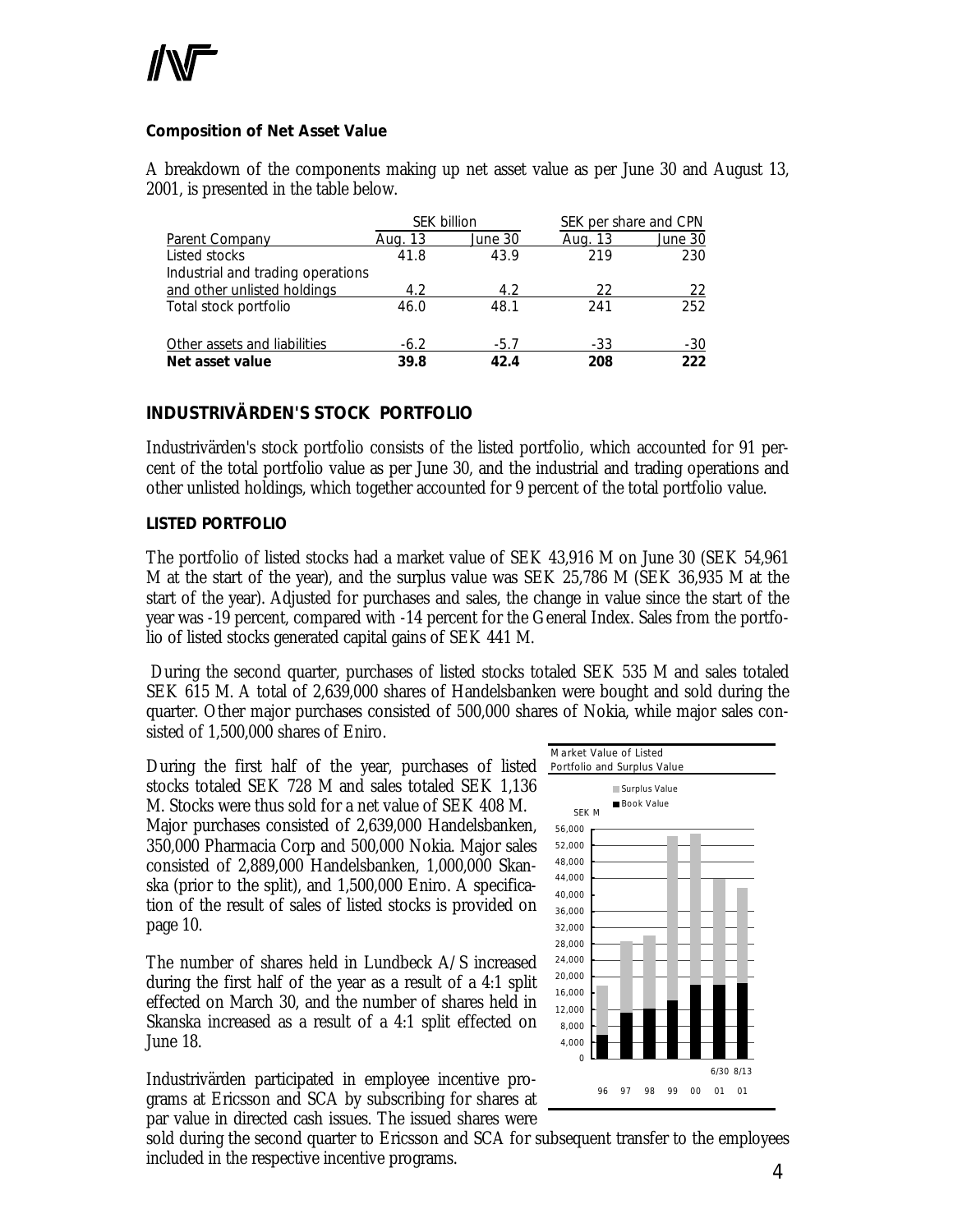## $\mathbb{I}\mathbb{N}$

|                                                                                           | Number      |              | SEK per share<br>and CPN | Percent of      | Percent of votes |
|-------------------------------------------------------------------------------------------|-------------|--------------|--------------------------|-----------------|------------------|
| Stock                                                                                     |             | <b>SEK M</b> |                          | portfolio value | in company       |
| Ericsson                                                                                  | 186,000,000 | 11,625       | 61                       | 26              | 28.0             |
| Handelsbanken                                                                             | 48,750,000  | 7,581        | 40                       | 17              | 7.4              |
| Sandvik                                                                                   | 23,000,000  | 5,037        | 26                       | 12              | 8.7              |
| Skandia                                                                                   | 47,846,800  | 4,785        | 25                       | 11              | 4.5              |
| <b>SCA</b>                                                                                | 20,087,532  | 4,621        | 24                       | 11              | 28.6             |
| Skanska                                                                                   | 28,302,756  | 2,915        | 15                       | $\overline{7}$  | 30.8             |
| Lundbeck A/S                                                                              | 8,400,000   | 2,594        | 14                       | 6               | 3.6              |
| Pfizer Inc.                                                                               | 3,000,000   | 1,304        | 7                        | 3               | 0.0              |
| SSAB                                                                                      | 12,065,600  | 1,134        | 6                        | 3               | 15.6             |
| Pharmacia Corp.                                                                           | 1,650,000   | 837          | 4                        | $\overline{2}$  | 0.1              |
| Scania                                                                                    | 3,000,000   | 557          | 3                        | 1               | 1.8              |
| Other ( <sek 300="" m)<="" td=""><td></td><td>926</td><td>5</td><td>1</td><td></td></sek> |             | 926          | 5                        | 1               |                  |
| Total                                                                                     |             | 43,916       | 230                      | 100             |                  |

### **Portfolio of Listed Stocks as per June 30, 2001**

The listed portfolio above included the following stocks which were out on loan:

| Stock         | Number    | Stock       | Number    |
|---------------|-----------|-------------|-----------|
| Handelsbanken | 514,400   | Skanska     | 1,036,000 |
| Sandvik       | 500.587   | <b>SSAB</b> | 350,000   |
| Skandia       | 3,347,100 |             |           |

#### **Price Trend for the Largest Shareholdings**

The trend during the first half of the year for the largest shareholdings, which accounted for 88 percent of the portfolio's value as per June 30, was as follows:

|                 | Share of portfolio value | Price change        |
|-----------------|--------------------------|---------------------|
| <b>Stock</b>    | as per June 30, %        | <u>Jan.-June, %</u> |
| Ericsson        | 26                       | $-4.3$              |
| Handelsbanken   | 17                       | $-4$                |
| Sandvik         | 12                       | $-4$                |
| Skandia         | 11                       | $-35$               |
| <b>SCA</b>      | 11                       | 14                  |
| Pharmaceuticals | 11                       | 10                  |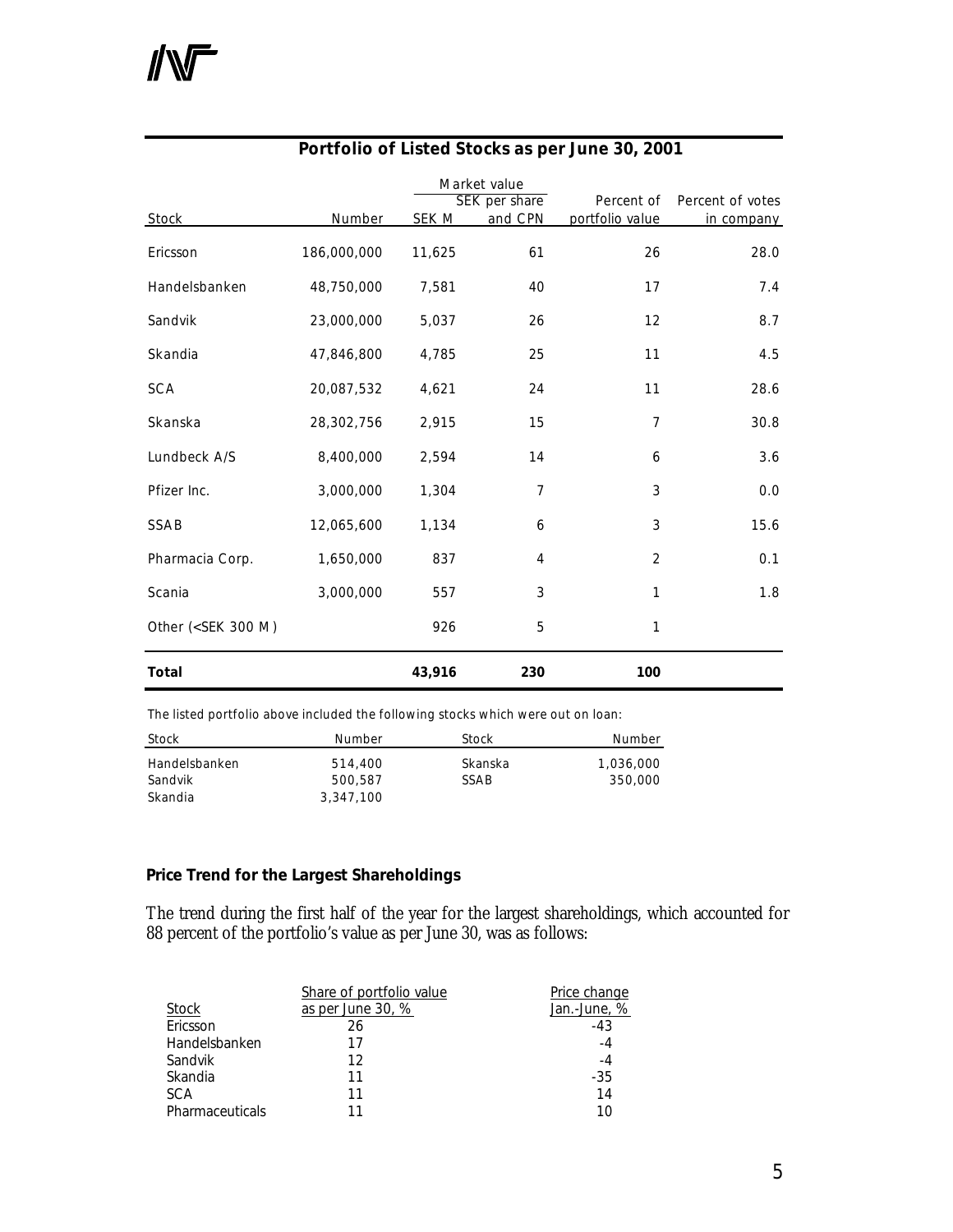*Ericsson's* stock performed on a par with other international telecom companies. On the Stockholm Stock Exchange, Ericsson performed below the General Index<sup>3</sup> . Falling demand in the telecom industry, combined with high development costs for new-generation mobile systems, led to a substantial operating loss for the first half of the year. In addition, the changed market situation has entailed substantial structural costs for capacity adjustment. A sweeping program is under way to reinstate profitability in the consumer products segment and improve margins in the systems business. Collaboration with Sony in consumer products is proceeding according to plan.

*Handelsbanken's* stock performed better than the General Index, the bank & financial services index, and other Nordic commercial banks. Net interest income as well as revenues from currency and fixed-income trading developed well during the first quarter, mainly due to an increase in business volume. Handelsbanken's expansion in the Nordic region continued with the acquisition of Denmark's Midtbank.

*Skandia* was affected by the weak economic trend in the U.S., which is the company's largest market. An adjustment of capacity in the U.S. sales organization has been carried out. The trend in other markets was better. Skandia's stock performed worse than the General Index, although a slight recovery took place during the second quarter.

*Sandvik* was favorably affected by higher volumes, good capacity utilization and productivity gains. All three business units showed improved operating income. Sandvik's stock outperformed the industrial index as well as the General Index.

*SCA* benefited from continued high demand for hygiene products and packaging. An important breakthrough occurred in the North American market early in the year with the acquisition of a tissue operation and a packaging company. SCA's stock outperformed the forestry index as well as the General Index.

Industrivärden's *pharmaceutical* holdings (Lundbeck A/S, Pfizer Inc. and Pharmacia Corp.) performed better than the General Index. Lundbeck's stock, in particular, performed strongly on news of strong sales growth for the company's antidepressive agent citalopram. A follow-up drug with high growth potential is expected to be approved in Europe during the second half of the year.

#### **Trend for the Listed Portfolio Through August 13, 2001**

The market value of the listed portfolio on August 13 was SEK 41,788 M, and the surplus value was SEK 23,286 M. Adjusted for purchases and sales, the portfolio's value decreased by 24 percent compared with the start of the year. The General Index decreased by 20 percent during the same period.

<u>.</u>

<sup>&</sup>lt;sup>3</sup> All index comparisons pertain to Affärsvärlden's sector breakdown.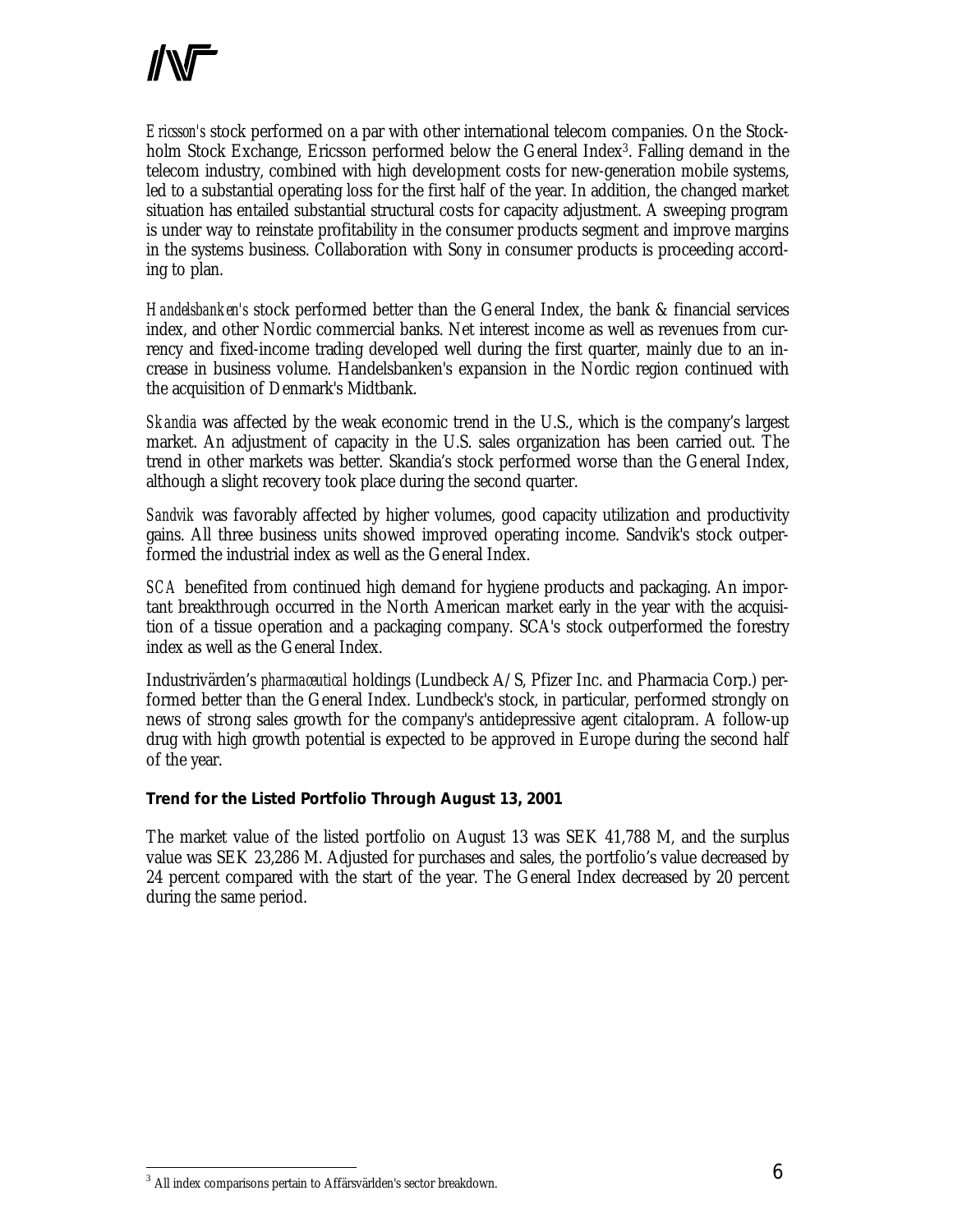#### *UNLISTED HOLDINGS*

#### **Industrial and Trading Operations**

Net sales of the operating subsidiaries totaled SEK 2,899 M (2,180). *Besam*, with a worldleading position in automatic door systems, grew its net sales to SEK 1,002 M (891), or by 12 percent compared with the first half of 2000. The aftermarket continued to develop favorably. *Isaberg Rapid*, which manufactures and markets office staplers and stapling tools, increased its net sales to SEK 345 M (323), or by 7 percent. Following the end of the reporting period, the French stapling tool company Rocafix was acquired, with annual sales of approximately SEK 200 M. *Indutrade*, one of the leading industrial trading companies in the Nordic region, acquired Fagerberg, EIE Maskin and the Finnish company Tecalemit in the beginning of the year. Net sales increased to SEK 1,552 M (966), or by 5 percent for comparable units.

Earnings after financial items for the subsidiaries amounted to SEK 193 M (197). Besam's earnings totaled SEK 80 M (85), and Indutrade's totaled SEK 94 M (81). Isaberg Rapid noted an earnings decline to SEK 19 M (31), due to lower delivery volumes of photocopier staplers.

#### **Other**

In recent years Industrivärden has built up a limited portfolio of unlisted holdings, with a focus on IT and medical technology companies.

*Ericsson Venture Partners* (25 percent ownership stake), whose aim is to acquire minority stakes in companies focusing on mobile Internet development, began the buildup of an international investment organization during the first half of 2001. *DHJ Media* (22 percent ownership stake), which sells systems for real-time distribution of advertising to electronic screens, will be delivering its system to the London Underground over several years' time. *Biodisk* (37 percent ownership stake), which sells high-quality products for diagnostic tests, continued to report very high profitability.

#### **GROUP**

1

#### **NET SALES AND EARNINGS** <sup>4</sup>

Consolidated net sales amounted to SEK 2,900 M (2,181), which for comparable units represents an increase of 9 percent compared with the corresponding period in 2000. Earnings after financial items totaled SEK 1,252 M (1,393). Earnings included SEK 907 M (831) in dividend income, SEK 441 M (412) in capital gains on sales of listed stocks, and SEK 68 M in writedowns of unlisted holdings. Net financial items amounted to SEK -209 M (-81).

#### *FINANCING AND EQUITY RATIO*

Interest-bearing net debt increased by SEK 1,133 M, to SEK 6,796 M. The increase was attributable in part to the fact that the dividend payout and CPN interest exceeded the amount of dividends received, and that subsidiaries purchases of companies exceeded net sales of listed stocks.

will be available upon request from Industrivärden or can be obtained from the Company's website.

<sup>7</sup> <sup>4</sup>Industrivärden has ownership stakes in Ericsson, SCA, Skanska, and other companies which amount to at least 20 percent of the number of votes after full dilution (i.e., associated companies). The consolidated income statement and balance sheet presented in this report have been prepared in accordance with the acquisition value method. Once complete information from all associated companies is available – however, not later than two months after the end of the reporting period – a complementary income statement and balance sheet, prepared in accordance with the equity method,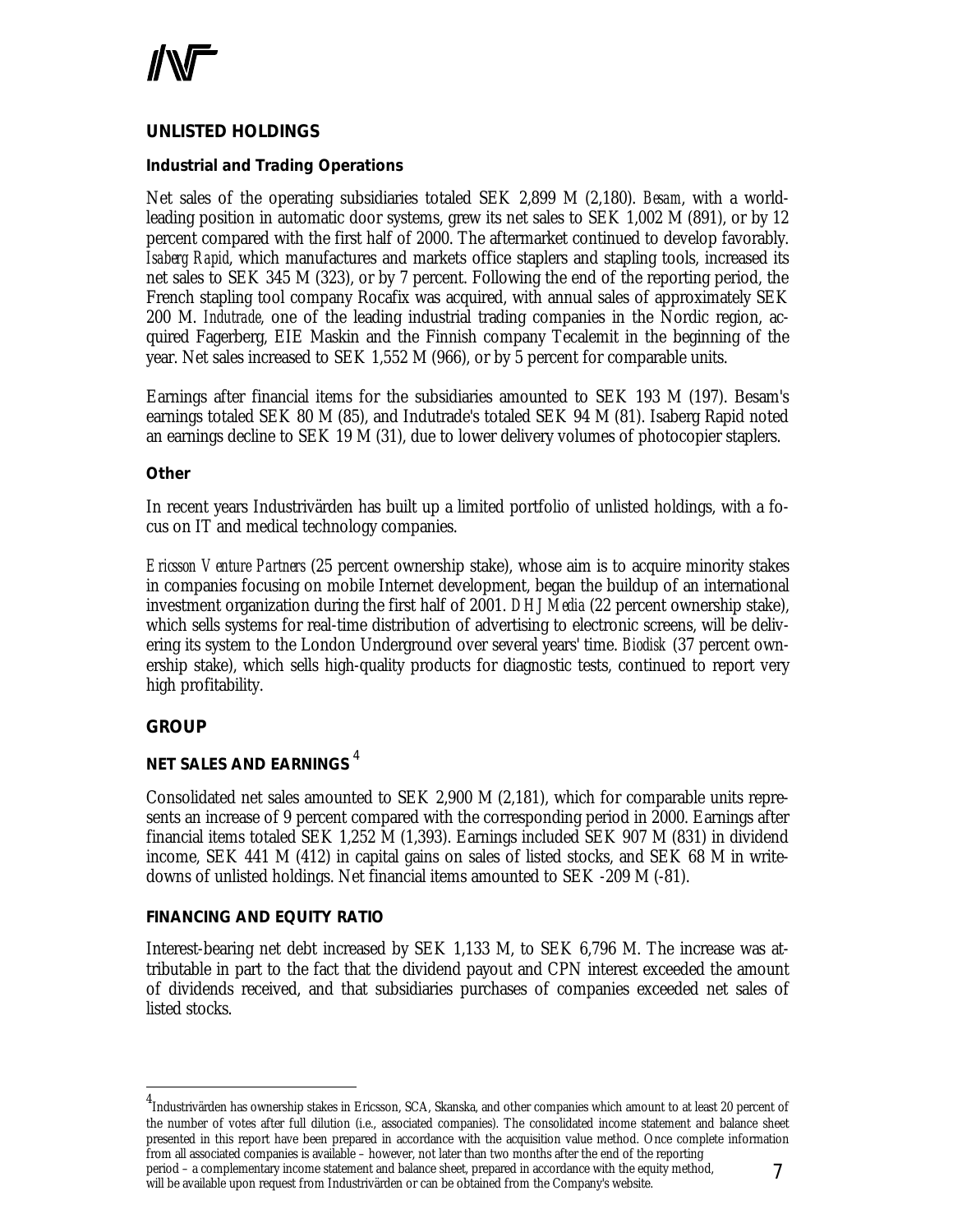The visible equity ratio was 61 percent (65 percent at the start of the year), while the adjusted equity ratio, which includes surplus values of listed stocks, was 82 percent (87).

#### *PARENT COMPANY*

Earnings after financial items for the Parent Company amounted to SEK 1,062 M (1,141), including SEK 907 M (831) in dividend income and SEK 371 M (415) in capital gains from sales of stocks. The Parent Company's earnings also include SEK -49 M (-38) in administrative costs, SEK – M (14) in other operating revenue, and SEK -167 M (-81) in net financial items.

#### **CANCELLATION OF INDUSTRIVÄRDEN'S CPN LOAN**

Industrivärden's board of directors today decided to propose that an extraordinary general meeting be held on October 25, 2001, to decide on the cancellation of the company's convertible participating note loan which falls due in 2028. The motives for the cancellation are to simplify Industrivärden's share structure and the valuation of the Company and to enhance the liquidity of the existing stock classes.

If the extraordinary general meeting approves the Board's proposal, effective from October 26, 2001, one CPN will be converted to 1.1 shares in accordance with the original issue terms. This conversion factor was stipulated in the terms of the 1988 CPN loan and provides compensation for the excess return of 15 percent higher annual dividend, the so-called CPN interest, that CPN owners will no longer receive after conversion of CPNs to stock. Upon conversion, the number of Class A shares will increase by 7.4 percent, to 134,276,371, and the number of Class C shares will increase by 25.8 percent, to 58,872,998. Further information about the proposal is provided in a separate press release.

#### **ACCOUNTING PRINCIPLES**

The new accounting recommendations that took effect on January 1, 2001, have been applied in this interim report. In order to more clearly present the breakdown of Industrivärden's operations into portfolio management and operating companies, the layout of the income statement has been changed. Aside from this, the same accounting principles and calculation methods used in the 2000 Annual Report have been used in this interim report.

Stockholm, Sweden, August 15, 2001

Anders Nyrén *President and CEO*

#### **FINANCIAL CALENDAR**

An interim report for the period January–September will be released on October 31. A year-end report for 2001 will be released on February 15, 2002. The 2001 Annual Report will be published at the end of March 2002.

#### **AUDITORS' EXAMINATION REPORT**

We have conducted a limited review of the accompanying interim report in accordance with the recommendation issued by the Swedish Institute of Authorized Public Accountants (FAR). A limited review is considerably less in scope than an audit. Nothing has come to our attention that indicates that the interim report does not fulfill the requirements of the Swedish Stock Exchange Act and the Swedish Annual Accounts Act.

Stockholm, Sweden, August 15, 2001

Öhrlings PricewaterhouseCoopers AB Ingvar Pramhäll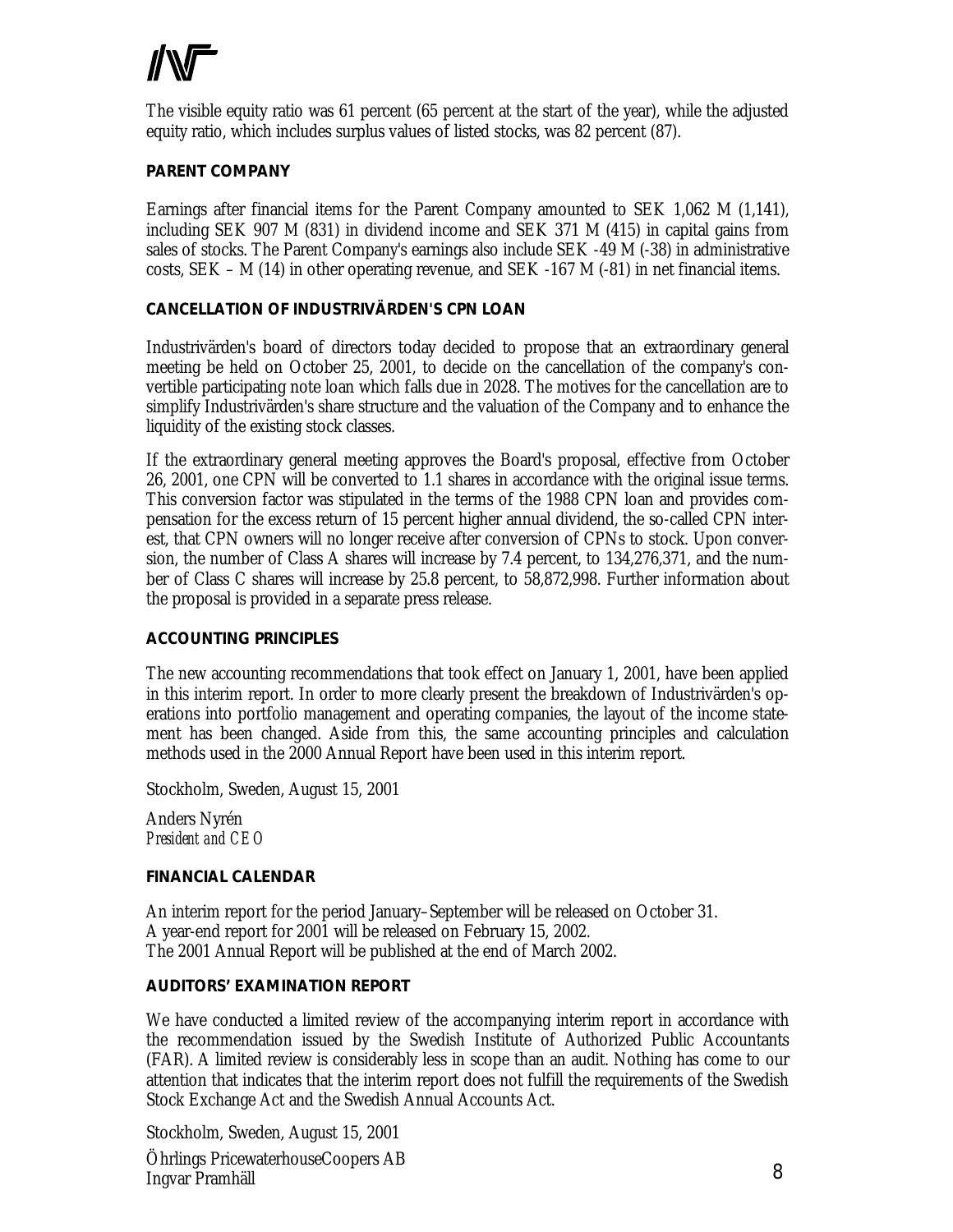

*Authorized Public Accountant*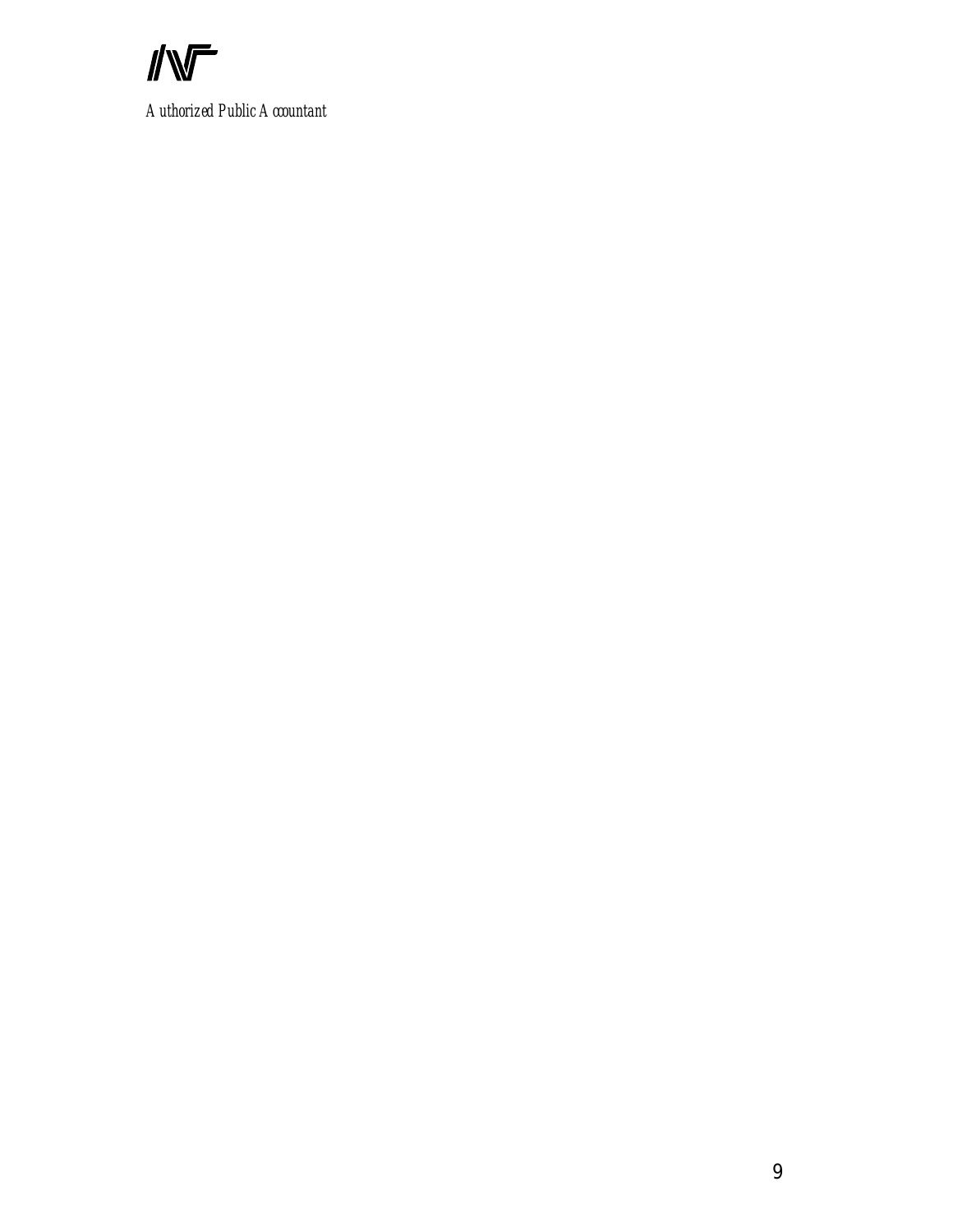<u>.</u>

#### **Industrivärden Consolidated Income Statement**

|                                                  | 2001       | 2000       | 2001      | 2000      | 2000      |
|--------------------------------------------------|------------|------------|-----------|-----------|-----------|
| SEK <sub>M</sub>                                 | April-June | April-June | Jan.-June | Jan.-June | Jan.-Dec. |
| PORTFOLIO MANAGEMENT                             |            |            |           |           |           |
| Dividend income from stocks                      | 890        | 816        | 907       | 831       | 839       |
| Result of sales of listed stocks                 | 260        | 142        | 441       | 412       | 456       |
| Result of sales of other stocks                  | -68        |            | -69       | 3         | $-90$     |
| Other income and expenses <sup>5</sup>           | $-3$       | 14         | -3        | 14        | 14        |
| Earnings from portfolio management               | 1,079      | 972        | 1,276     | 1,260     | 1,219     |
|                                                  |            |            |           |           |           |
| <b>OPERATING COMPANIES</b>                       |            |            |           |           |           |
| Net sales                                        | 1,467      | 1,087      | 2,900     | 2,181     | 4,540     |
| Cost of goods sold                               | $-985$     | $-720$     | $-1,947$  | $-1,423$  | $-2,998$  |
| Development costs                                | $-16$      | $-17$      | -30       | $-33$     | -63       |
| Selling costs                                    | $-249$     | $-177$     | -494      | $-358$    | $-723$    |
| Administrative costs                             | $-102$     | $-80$      | $-212$    | $-163$    | $-326$    |
| Other operating income and expenses <sup>b</sup> | 1          | 50         | 17        | 48        | 69        |
| Earnings from operating companies                | 116        | 143        | 234       | 252       | 499       |
| Management costs                                 | $-29$      | $-20$      | -49       | $-38$     | -95       |
| <b>Operating earnings</b>                        | 1,166      | 1,095      | 1,461     | 1,474     | 1,623     |
| Interest income                                  | 17         | 32         | 27        | 63        | 91        |
| Interest expenses (excl. CPN interest)           | -92        | $-86$      | $-181$    | $-141$    | $-307$    |
| Other financial items                            | $-28$      | 5          | $-55$     | $-3$      | $-43$     |
| Earnings after financial items                   | 1,063      | 1,046      | 1,252     | 1,393     | 1,364     |
| <b>CPN</b> interest                              | -47        | $-41$      | -94       | $-74$     | $-192$    |
| Earnings before taxes                            | 1,016      | 1,005      | 1,158     | 1,319     | 1,172     |
| Tax on earnings for the period                   | $-36$      | $-105$     | -71       | $-140$    | $-143$    |
| Minority share in earnings for the period        | 1          |            | 1         |           |           |
| Net earnings for the period                      | 981        | 900        | 1,088     | 1,179     | 1,029     |
| Depreciation included in operating earnings      | $-40$      | $-32$      | -83       | $-63$     | $-127$    |
| Net earnings per share and CPN, SEK <sup>6</sup> | 5.37       | 4.92       | 6.18      | 6.55      | 6.38      |

 $^6$ Earnings after tax, excluding CPN interest, divided by 191,206,984 shares, after conversion of all CPNs to stock.

<sup>&</sup>lt;sup>5</sup>The figure for the second quarter of 2000 includes repayment of surplus funds from Alecta, former SPP, totaling SEK 14 M for portfolio management and SEK 50 M for operating companies.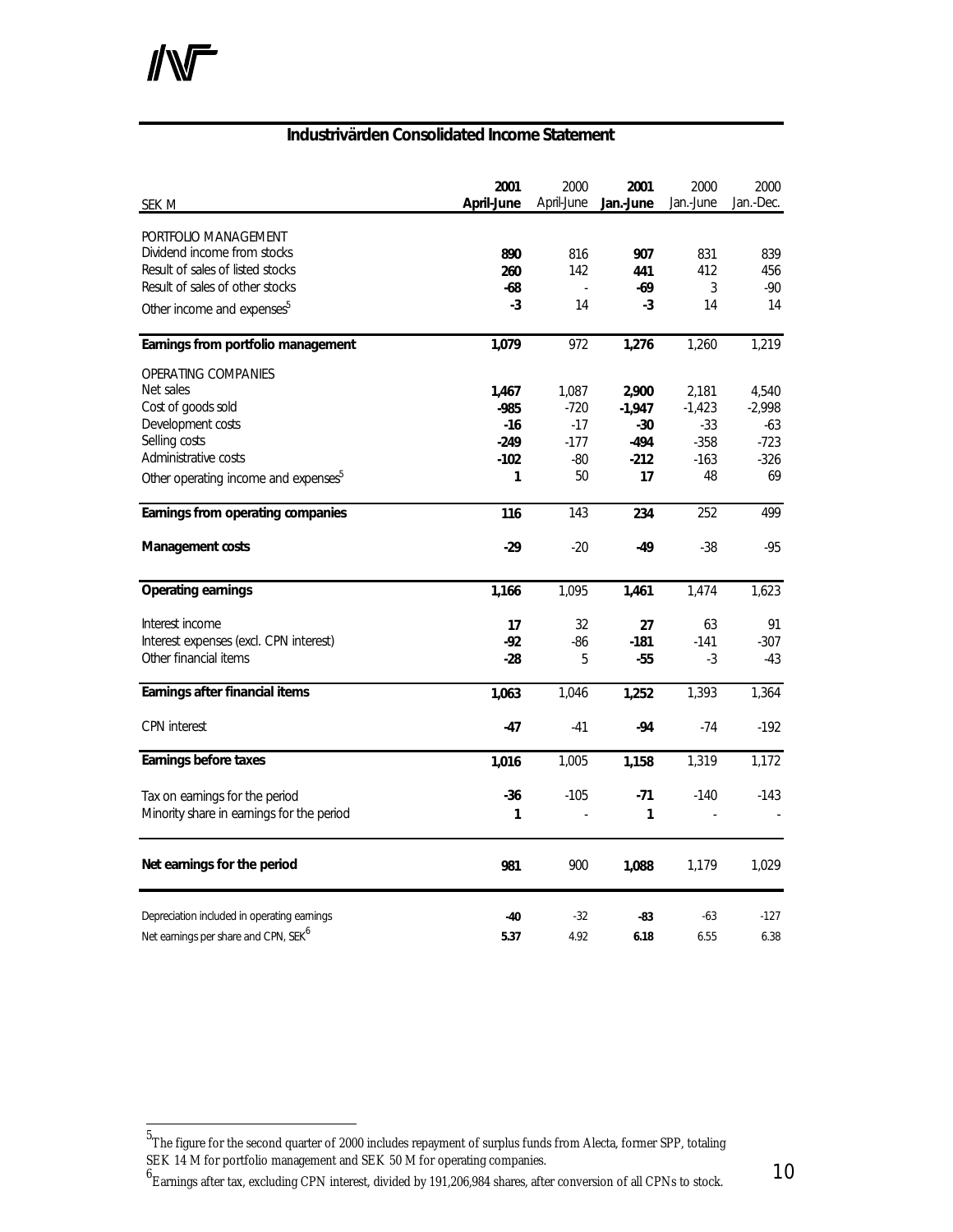### **Breakdown by Business Unit**

Net sales

| SEK M                      | 2001<br>April-June | 2000<br>April-June | 2001<br>Jan.-June | 2000<br>Jan.-June | 2000<br>Jan.-Dec. |
|----------------------------|--------------------|--------------------|-------------------|-------------------|-------------------|
| Besam                      | 513                | 443                | 1,002             | 891               | 1,977             |
| Isaberg Rapid              | 165                | 148                | 345               | 323               | 642               |
| Indutrade                  | 788                | 495                | 1,552             | 966               | 1.919             |
| Other, net                 |                    |                    |                   |                   |                   |
| Total, operating companies | 1,467              | 1.087              | 2.900             | 2.181             | 4.540             |

Earnings after financial items

| SEK M                                             | 2001<br>April-June         | 2000<br>April-June | 2001<br>Jan.-June      | 2000<br>Jan.-June    | 2000<br>Jan.-Dec.      |
|---------------------------------------------------|----------------------------|--------------------|------------------------|----------------------|------------------------|
| Portfolio management <sup>7, 8</sup>              | 968                        | 900                | 1,060                  | 1,141                | 881                    |
| Besam<br>Isaberg Rapid<br>Indutrade<br>Other, net | 40<br>11<br>44<br>$\bf{0}$ | 40<br>45<br>54     | 80<br>19<br>94<br>$-1$ | 85<br>31<br>81<br>55 | 217<br>65<br>176<br>25 |
| Total, operating companies <sup>8</sup>           | 95                         | 146                | 192                    | 252                  | 483                    |
|                                                   | 1,063                      | 1,046              | 1,252                  | 1,393                | 1,364                  |

#### **Result of Sales of Listed Stocks**

| SEK M         |       |     |  |
|---------------|-------|-----|--|
| April-June    |       |     |  |
| Handelsbanken | 192   |     |  |
| Eniro         | 57    |     |  |
| Other         | 11    | 260 |  |
| January-June  |       |     |  |
| Handelsbanken | 224   |     |  |
| Skanska       | 219   |     |  |
| Eniro         | 57    |     |  |
| Other         | $-59$ | 441 |  |
|               |       |     |  |

<u>.</u>

 $7$ Parent Company and other portfolio management companies.

<sup>8&</sup>lt;br>The figure for the second quarter of 2000 includes repayment of surplus funds from Alecta, former SPP, totaling SEK 14 M for portfolio management and SEK 50 M for operating companies.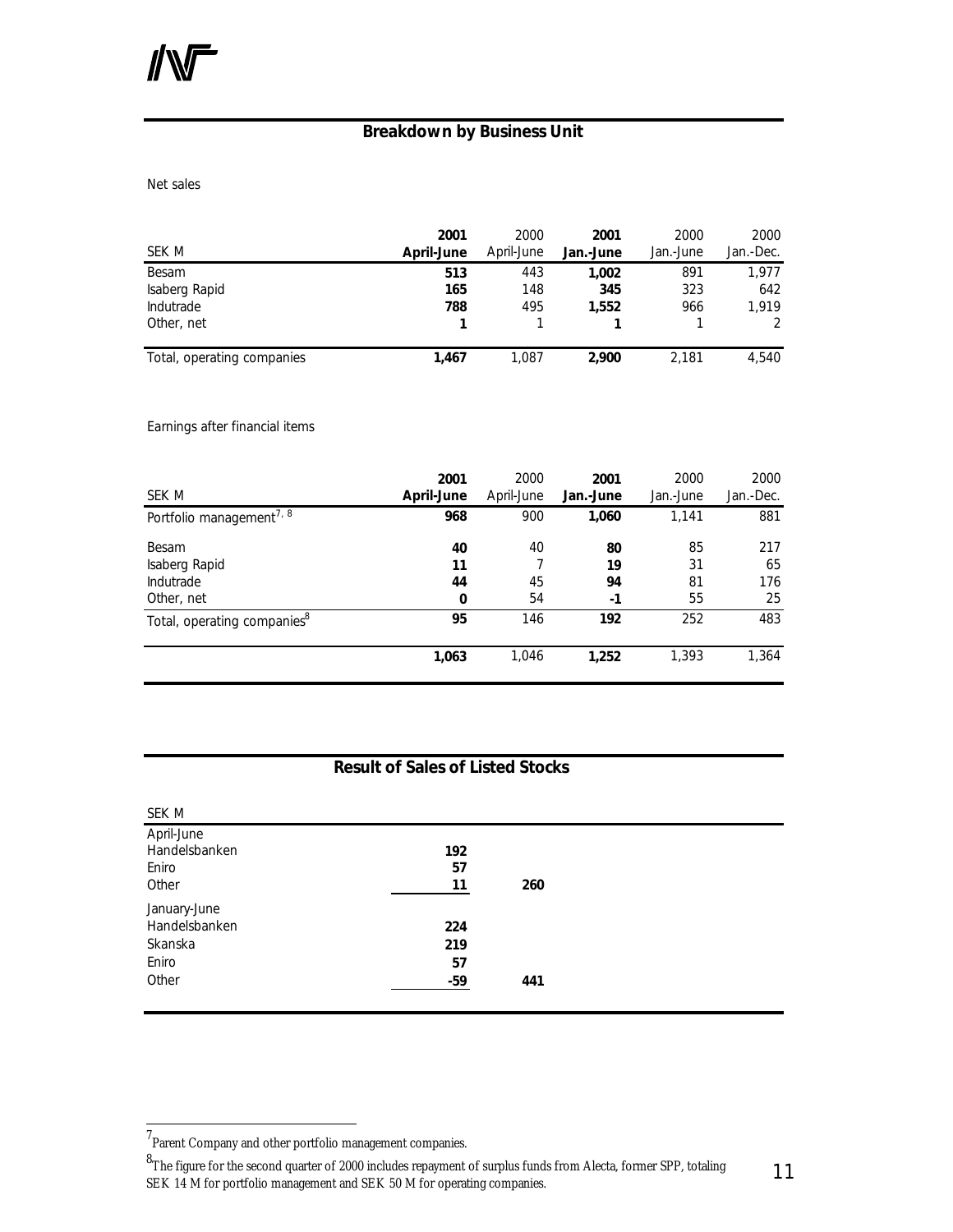

### **Industrivärden Consolidated Balance Sheet**

| <b>SEK M</b>                                | June 30<br>2001 | June 30<br>2000 | Dec. 31<br>2000 |
|---------------------------------------------|-----------------|-----------------|-----------------|
|                                             |                 |                 |                 |
| Intangible assets                           | 193             | 91              | 82              |
| Tangible assets                             | 717             | 574             | 591             |
| Shares and participations                   | 18,302          | 17,318          | 18,285          |
| Other financial assets                      | 135             | 511             | 210             |
| Inventories                                 | 1,005           | 721             | 711             |
| Accounts receivable, trade                  | 1,073           | 821             | 916             |
| Other current assets                        | 458             | 248             | 208             |
| Liquid assets                               | 447             | 1,068           | 473             |
| <b>Total assets</b>                         | 22,330          | 21,352          | 21,476          |
| Shareholders' equity                        | 13,172          | 13,639          | 13,504          |
| Minority shares                             | 21              |                 |                 |
| CPN loans                                   | 447             | 448             | 447             |
| Provisions                                  | 345             | 302             | 297             |
| Long-term liabilities, interest-bearing     | 3,162           | 2,444           | 3,521           |
| Current liabilities, noninterest-bearing    | 1,297           | 1,045           | 1,164           |
| Current liabilities, interest-bearing       | 3,886           | 3,474           | 2,543           |
| Total shareholders' equity and liabilities  | 22,330          | 21,352          | 21,476          |
| Visible equity ratio, percent               | 61              | 66              | 65              |
| Adjusted equity ratio, percent <sup>9</sup> | 82              | 89              | 87              |

#### Change in shareholders' equity and the Change in share-

| $\frac{1}{2}$                       |         |            |               | 1 U LUI JHUI U |
|-------------------------------------|---------|------------|---------------|----------------|
|                                     | Capital | Restricted | shareholders' | holders'       |
| SEK M                               | stock   | reserves   | equity        | equity         |
| December 31, 2000                   | 859     | 928        | 11,715        | 13,502         |
| Effect of new accounting principles |         |            | 2             | 2              |
| Dividend to shareholders            |         |            | $-1,442$      | $-1,442$       |
| Transfers between unrestricted and  |         |            |               |                |
| restricted shareholders' equity     |         | -6         | 6             |                |
| <b>Translation differences</b>      |         | 6          | 16            | 22             |
| Net earnings for the period         |         |            | 1,088         | 1,088          |
| June 30, 2001                       | 859     | 928        | 11,385        | 13,172         |
| December 31, 1999                   | 859     | 927        | 11,739        | 13,525         |
| Effect of new accounting principles |         |            | 0             | 0              |
| Dividend to shareholders            |         |            | $-1,065$      | $-1,065$       |
| Transfers between unrestricted and  |         |            |               |                |
| restricted shareholders' equity     |         |            | $-1$          |                |
| <b>Translation differences</b>      |         | $-1$       |               | 0              |
| Net earnings for the period         |         |            | 1,179         | 1,179          |
| June 30, 2000                       | 859     | 927        | 11,853        | 13,639         |

.